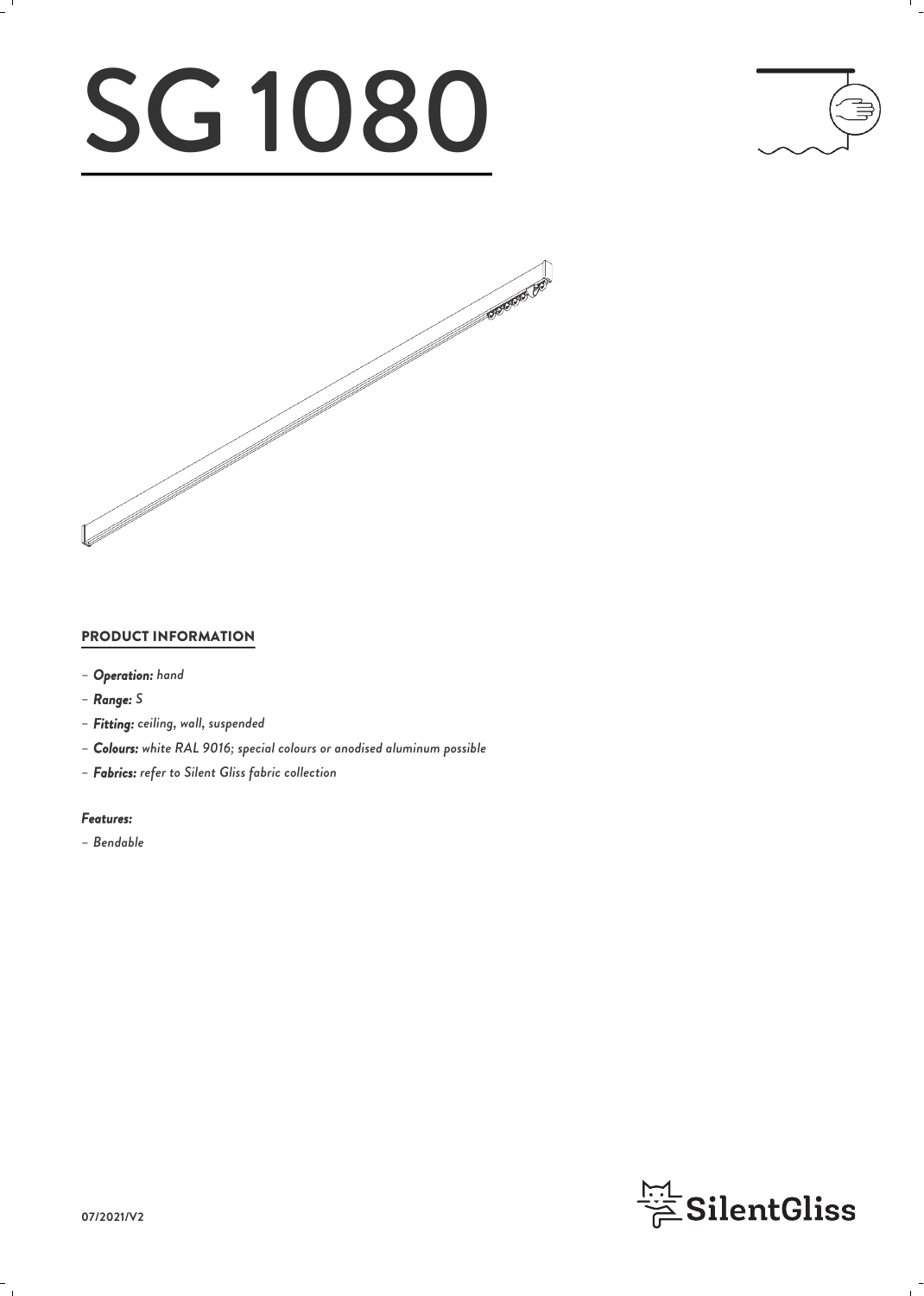## SYSTEM SPECIFICATIONS



**C. SPECIFICATION** Silent Gliss S

*Silent Gliss SG 1080 Hand Operated Curtain Track System. Comprises aluminium profile SG1080 supplied made to measure in silver anodised or powder coated white / matt white / anodic grey / antique bronze / charcoal with gliders SG 3533 at 14/m and 2 end covers SG 3667/ end stops SG 3016 per length. Top fixed with brackets SG 3603 at max.* TEXT *600mm centres / wall fix with universal brackets SG 3630 / SG 3655 / SG 3660/ SG Smart Fix at max. 600mm centres.*

## FITTING

#### **A. FITTING** Form INFORMATION

*For detailed fitting information, visit the Silent Gliss website.*





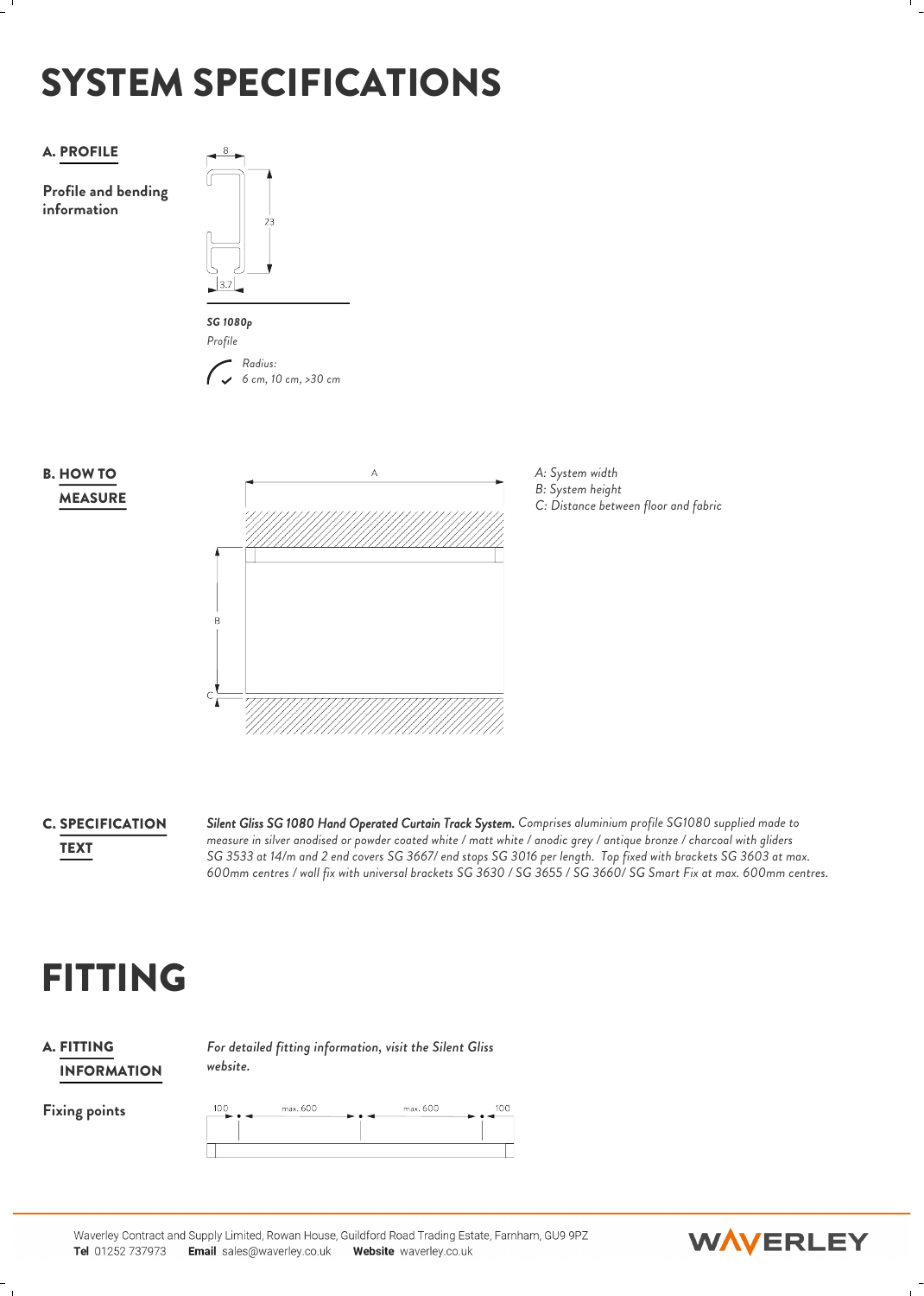#### B. CEILING FITTING

#### **Bracket SG 3603**





*SG 3603 Bracket*

#### C. WALL FITTING

#### **Smart Fix**



*Smart Fix SG 11200 - SG 11205 and bracket SG 3603: Screw SG 10492 (M4x8) needed.*



*Square Smart Fix SG 11210 - SG 11215 and bracket SG 3603:*

*Screw SG 10492 (M4x8) needed.*



*Universal Smart Fix SG 11154 - SG 11156 and bracket SG 3603: Screw SG 10277 (M4x12) needed.*



*SG 3603 Bracket*



*SG 10492 Pan head screw M4x8 Pan head screw M4x12*



*SG 10277 SG 11200 Smart Fix 60 mm*

| SG 11200 / SG 11210 | 70      |  |
|---------------------|---------|--|
| SG 11201 / SG 11211 | 90      |  |
| SG 11202 / SG 11212 | 110     |  |
| SG 11203 / SG 11213 | 130     |  |
| SG 11204 / SG 11214 | 160     |  |
| SG 11205 / SG 11215 | 210     |  |
| SG 11154            | 120-148 |  |
| SG 11155            | 150-178 |  |
| SG 11156            | 200-228 |  |

*Smart Fix X mm*

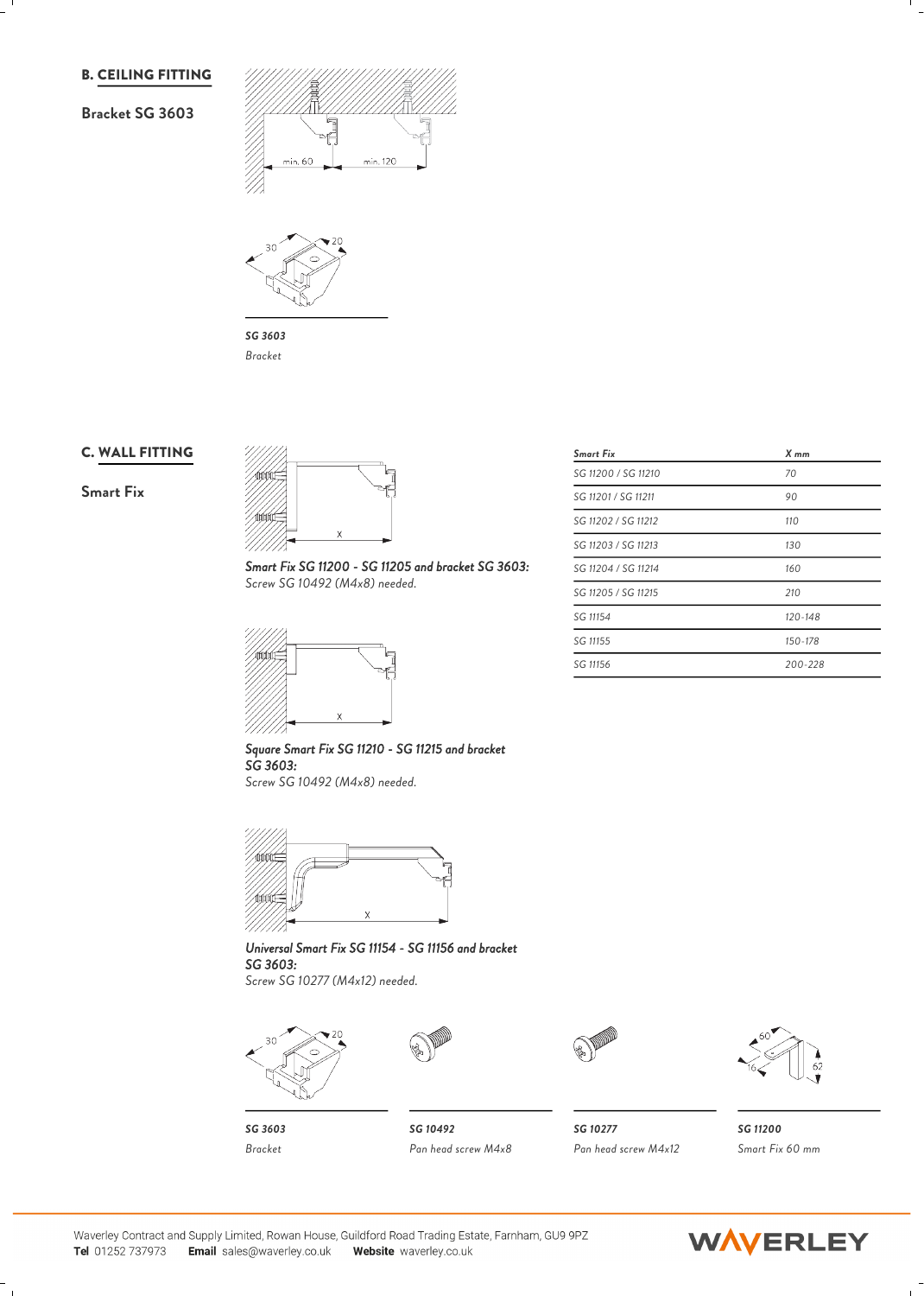





*SG 11202* Smart Fix 120 mm *SG 11203 SG 11204*



*Smart Fix 120 mm Smart Fix 150 mm*



*SG 11201 Smart Fix 80 mm*

*SG 11205*



*Smart Fix 200 mm*



*SG 11210 SG 11211 Square Smart Fix 60 mm*



*Square Smart Fix 80 mm Square Smart Fix 100 mm SG 11212*



*SG 11213*



*Square Smart Fix 120 mm*



*SG 11214*



*Square Smart Fix 150 mm Square Smart Fix 200 mm SG 11215 SG 11154 Universal Smart Fix 120 mm*





*SG 11155 SG 11156 Universal Smart Fix 150 mm Universal Smart Fix 200 mm*



**SG 3660** *<i>MADE* 



*SG 3630*



*Bracket 35 mm Bracket 50 mm Bracket 65 mm*

| Bracket | $X$ mm |  |
|---------|--------|--|
| SG 3630 | 33     |  |
| SG 3655 | 48     |  |
| SG 3660 | 63     |  |



*SG 3655 SG 3660*

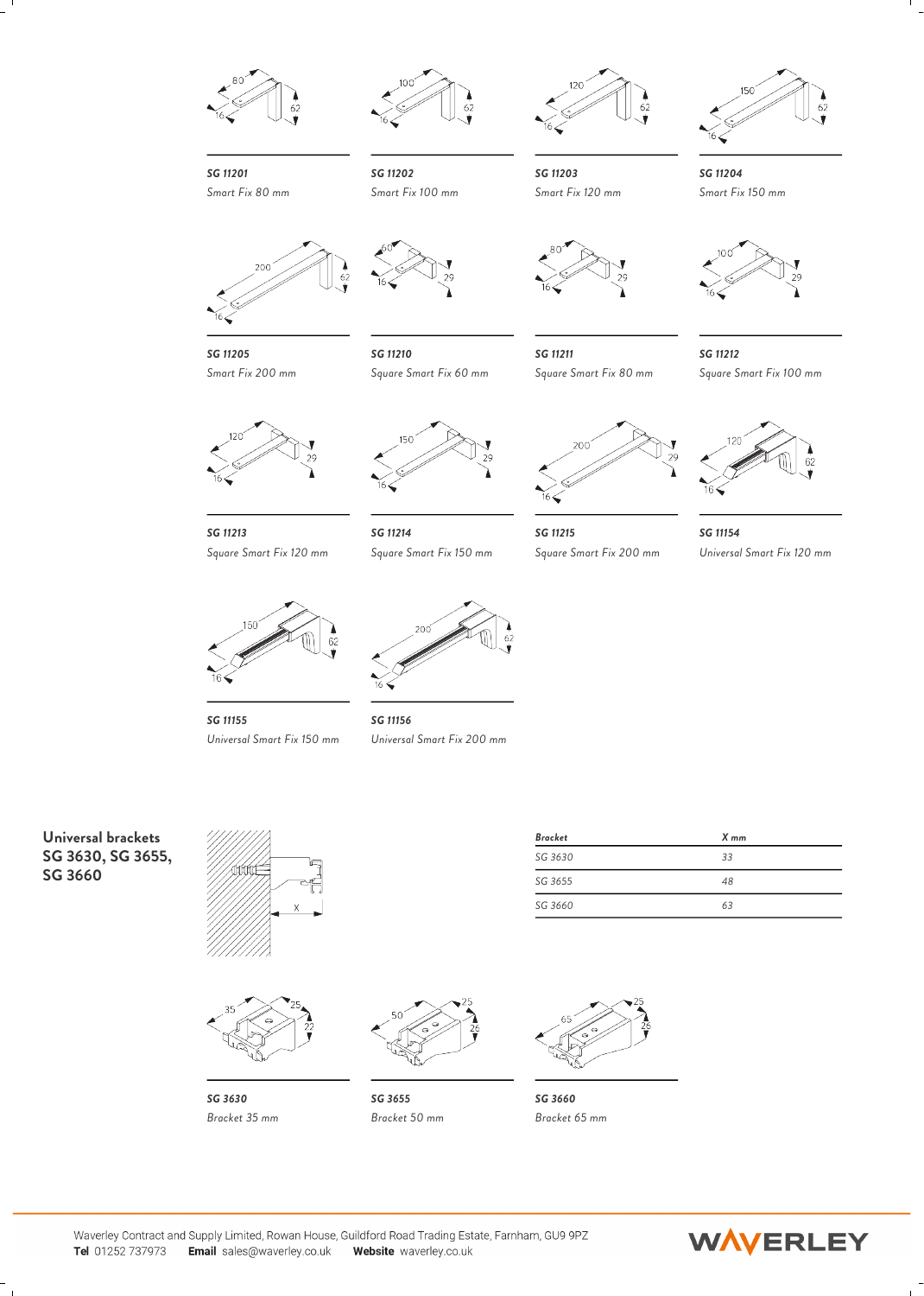

## GENERAL NOTES

#### *Dimensions*

- *– Measurements are in mm except where indicated.*
- *– Max. kg relates to fabric incl. accessories.*
- *– Stack size depends on curtain make-up and fabric thickness.*
- *– Distance between gliders max. 80 mm / distance between rollers max. 100 mm.*
- *– Recommended distance floor / fabric: 20 mm.*
- *– In order to determine system height (B), the smallest room height must be taken into account.*

#### *Fitting*

- *– Installation by qualified fitter only.*
- *– Number of brackets and fitting positions / fixing points vary depending on fitting surface, system weight, fabric make-up, screw / fixing type and obstacles. – Must. Rg relates to Jubric Incit, accessories.*<br>- Stack size depends on curtain make-up and fabric thickness.<br>- Distance between gliders max. 80 mm / distance between rollers max. 100 mm.<br>- Recommended distance floor /
- *– Qualified fitter must use appropriate screws / fixings for each situation.*
- *– Profile lip if applicable to be installed to room side.*

#### *Child Safety*

- 
- 

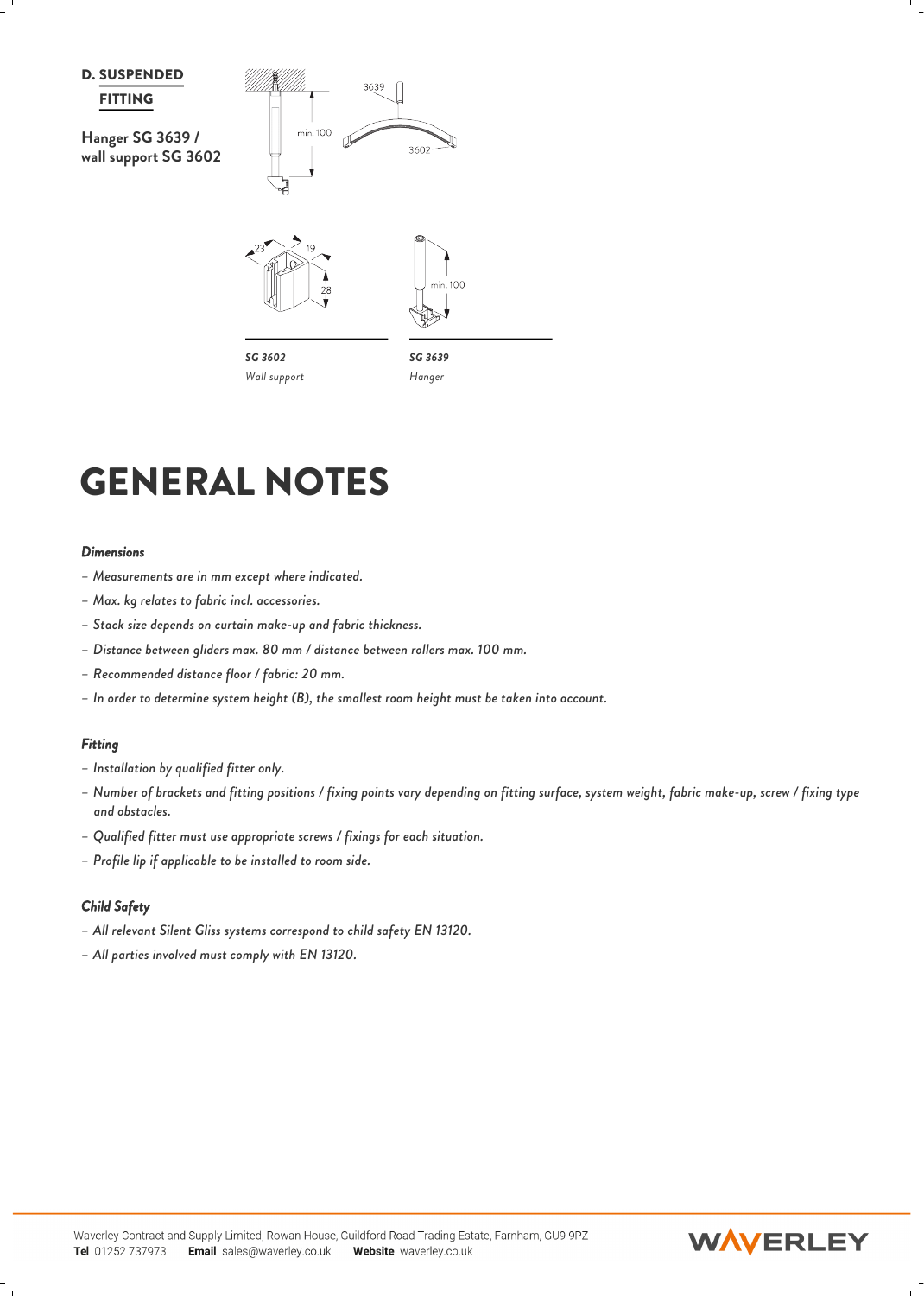## PARTS

#### A. STANDARD PARTS



*SG 1080p Profile*



*SG 3533 Glider*



*SG 3630 Bracket 35 mm*



*SG 3667 End cover*

#### B. OPTIONAL PARTS



*SG 3020 Hook*

*SG 3032 Spring stop*

> *SG 3071 End stop*

*Glider*

*SG 3534*

*SG 3548 Glider*

*SG 3562 Heading tape*

*SG 3570 Glider*

*SG 3571 Hook*

*SG 3582 Hook*

*Glider 3533 on strip*

**SG 3070**<br>
End stop **SG 3070** *End stop*















*SG 3599 Hook*



*SG 3603 Bracket*

*SG 3602 Wall support*

*SG 3604*

*Corner connctor*

*SG 3618 Wall bracket*



*SG 3620 Connection bridge*

*SG 3626 Return holder*







*Hanger*

*SG 3648*

*Eyelet*

*SG 3655*

*Bracket 50 mm*

*SG 3660*

*Bracket 65 mm*

*SG 6146*

*Hook*



*Pan head screw M4x12*

*SG 10430*



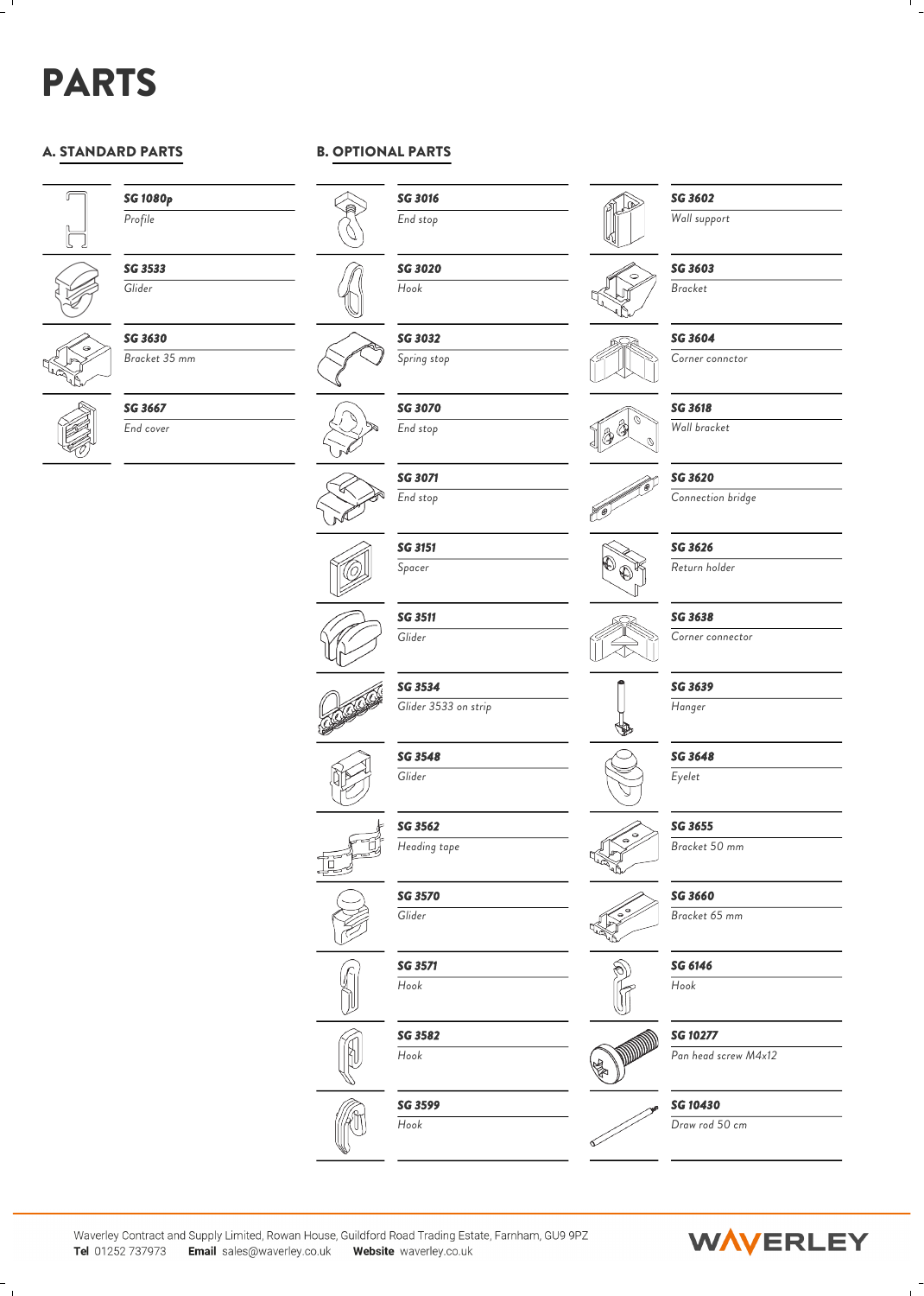

### *SG 10431*



*SG 10433*

*SG 10434 Draw rod 150 cm*



*SG 10492 Pan head screw M4x8*



*SG 11154 Universal Smart Fix 120 mm Square Smart Fix 200 mm*







*SG 11156 Universal Smart Fix 200 mm*



*SG 11200 Smart Fix 60 mm*







*Smart Fix 100 mm*

*Smart Fix 80 mm*



*SG 11203 Smart Fix 120 mm*







*SG 11205 Smart Fix 200 mm*

$$
\overline{\mathbb{R}}
$$

*Draw rod 75 cm Square Smart Fix 60 mm SG 11210*



*Draw rod 100 cm Square Smart Fix 80 mm*







*Square Smart Fix 150 mm*

*Square Smart Fix 120 mm*

*SG 11215*







Waverley Contract and Supply Limited, Rowan House, Guildford Road Trading Estate, Farnham, GU9 9PZ Tel 01252 737973 Email sales@waverley.co.uk Website waverley.co.uk